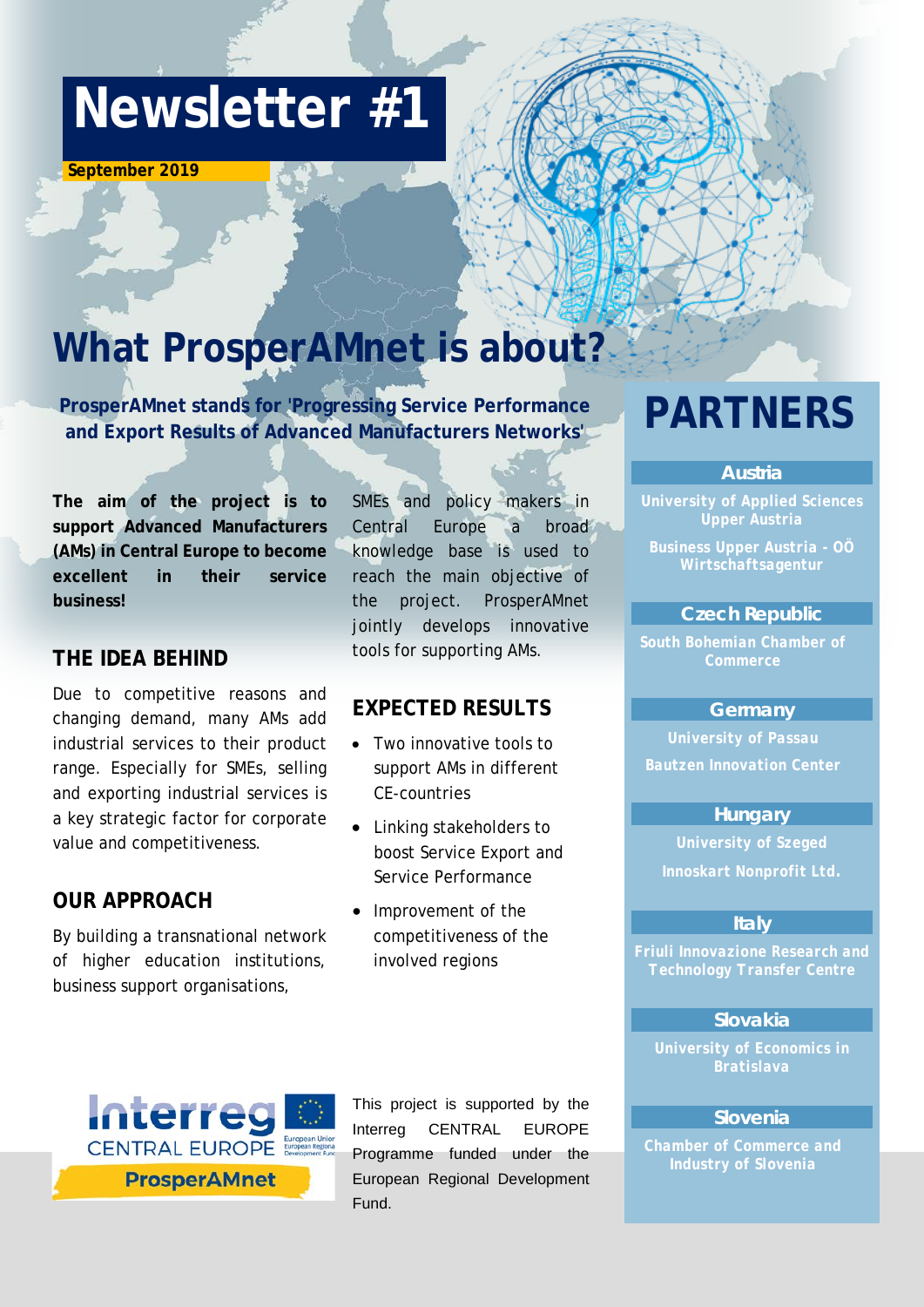



### **PROJECT OUTPUTS**

### **Tools – Strategic Action Plans – Platform**

ProsperAMnet supports AMs to improve the sale of industrial services and to recognize which services can be exported successfully. Therefore, two innovative online tools will be developed. Business support organisations are trained in order to support AMs in their service management and export activities. Policy makers receive strategic action plans and recommendations for future opportunities, e.g. what measures to set in the future.

#### **SERVICE PERFORMANCE Monitor SERVICE EXPORT Radar**

This monitor identifies company's internal leverages for improving the introduction, selling and management of product and solution related services. Recommendations for actions and benchmarks within other manufacturers are offered through this monitor. Also, recommendations for actions and benchmarks are provided.

This online tool collects and extracts data about export markets and characteristics of specific sectors with the help of Artificial Intelligence. AMs receive recommendations regarding export chances for services.

### Use the ISE-Monitor: www.ise-monitor.eu/monitor

You are an Advanced Manufacturer and want to become excellent in your service business? The ISE-monitor gives you a detailed analysis of the current status of the service business of your company as well as comparison with other companies. All data are treated confidentially! It is free of charge.



*Industrial Service Performance and Benchmark. This chart shows your performance in 12 decisive areas for Industrial Service Excellence.*